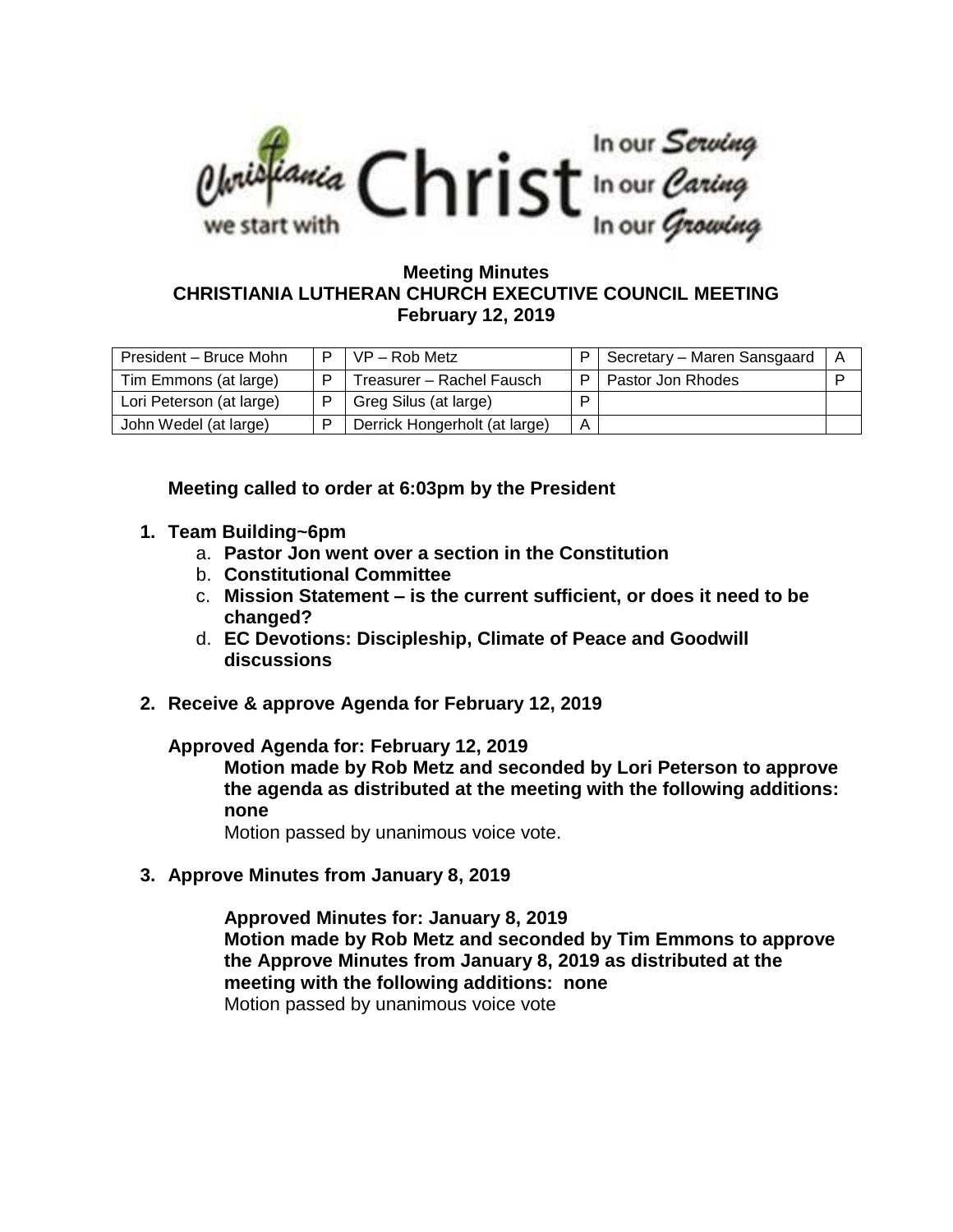- **4. Old Business:**
	- **a) Defibrillator – Lori Clausen has the procurement in-process**
	- **b) InterServe "Sustainable Use Ministry" engagement update**
		- **a. Two surveys going out: Adult & children due on 2/28**
		- **b. March 3rd next meeting**
	- **c) Parsonage – Renter offered to re-do wood floors - ~\$1500 value. Reviewed by Property folks & Bruce a short while ago. Spring is a good time to redo the floors. No action now**
	- **d) Active Shooter next step: Motion for EOP Team to be formed**

**Approved Minutes for: January 8, 2019 Motion made by Rob Metz and seconded by Lori Peterson to Instantiate a Team to work on the Active Shooter plan here at Christiania Lutheran Church** Motion passed by unanimous voice vote

- **5. New Business:** 
	- **a) Skit for talent show – Subcommittee to determine a skit for the Exec Council: Fortune Teller, Stiff neck, etc……**
	- **b) Protective Security Advisor from DHS – brief info**
	- **c) Update Telephone system – Motion to research for new implementation**

**Approved Minutes for: January 8, 2019 Motion made by Rob Metz and seconded by John Wedel to approve the research of updating the Telephone system at Christiania Lutheran Church by Greg Silus and others** Motion passed by unanimous voice vote

- **d) Review Annual Meeting Minutes for any changes – nothing found to change**
- **e) Ministry Board Meeting – Second Thursday of the month, an Execute Council member will attend, someone different each month. Not every month will there be a meeting, its up to the Ministry Board.**
- **f) Night with Confirmation Class – An adult visits at the end of the Wednesday night class about faith statement**
- **6. Council Information and Reports**
	- **a) Receive Treasurer's Report – Rachel Fausch went over the December 2018 and January 2019 Treasury Reports**
	- **b) Receive Pastor's Report – read by the Pastor**
		- **i. Leadership installation during a church service – March 3rd @ 1st service**
		- **ii. Directory pictures by LifeTouch – must sign-up**
		- **iii. Toolkit registration for 2/23 at Augustana in W. St. Paul**